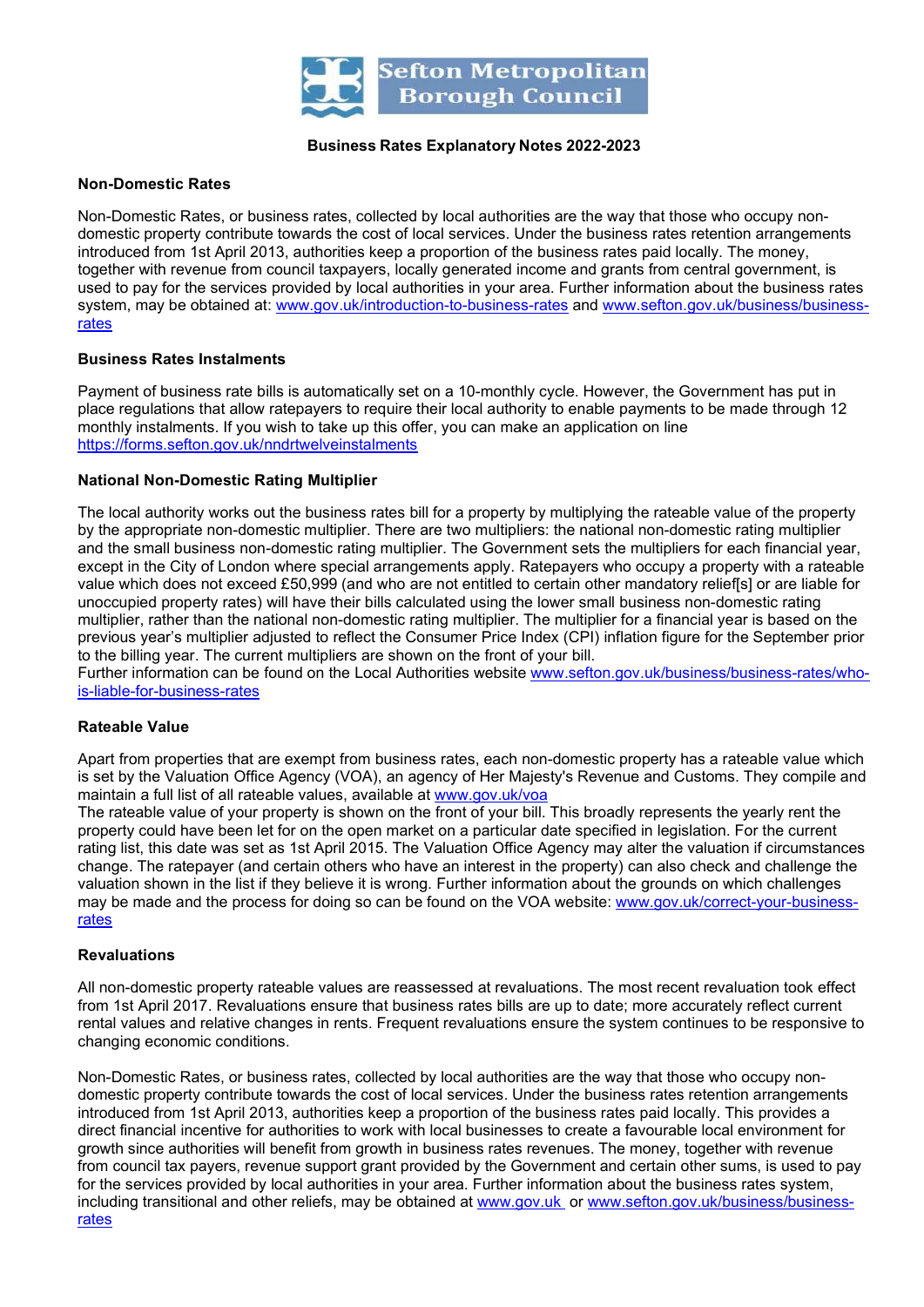# Business Rate Relief

Depending on individual circumstances, a ratepayer may be eligible for a rate relief (i.e. a reduction in your business rates bill). There are a range of available reliefs. Some of the permanent reliefs are set out below but temporary reliefs are often introduced by the Government at Budgets. You should contact your local authority for details on the latest availability of business rates reliefs and advice on whether you may qualify. Further detail on reliefs is also provided at www.gov.uk/introduction-to-business-rates or at www.sefton.gov.uk/business/businessrates/reliefs-and-exemptions

# Small Business Rates Relief

If a ratepayer's sole or main property has a rateable value which does not exceed an amount set out in regulations, the ratepayer may receive a percentage reduction in their rates bill for this property of up to a maximum of 100%. The level of reduction will depend on the rateable value of the property – for example eligible properties below a specified lower threshold will receive 100% relief, and you may receive partial tapered relief up to a specified upper threshold. The relevant thresholds for relief are set out in regulations and can be obtained from your local authority www.sefton.gov.uk/business/business-rates/business-rates-smallbusiness-rate-relief or at www.gov.uk/introduction-to-business-rates.

Generally, this percentage reduction (relief) is only available to ratepayers who occupy either—

(a) One property, or

(b) One main property and other additional properties providing those additional properties each have a rateable value which does not exceed the limit set in regulations.

The aggregate rateable value of all the properties mentioned in (b), must also not exceed an amount set in regulations. For those businesses that take on an additional property which would normally have meant the loss of small business rate relief, they will be allowed to keep that relief for a fixed additional period. Full details on the relevant limits in relation to second properties and the current period for which a ratepayer may continue to receive relief after taking on an additional property can be obtained from your local authority www.sefton.gov.uk/business/business-rates/business-rates-small-business-rate-relief or at www.gov.uk/introduction-to-business-rates.

Where a ratepayer meets the eligibility criteria and has not received the relief they should complete the on line form at www.sefton.gov.uk/business/business-rates/business-rates-small-business-rate-relief

Certain changes in circumstances will need to be notified to the local authority by the ratepayer who is in receipt of relief (other changes will be picked up by the local authority). The changes which should be notified are—

- (a) The property falls vacant,
- (b) The ratepayer taking up occupation of an additional property, and

(c) An increase in the rateable value of a property occupied by the ratepayer in an area other than the area of the local authority which granted the relief.

# Charity and Community Amateur Sports Club Relief

Charities and registered Community Amateur Sports Clubs are entitled to 80% relief where the property is occupied by the charity or the club and is wholly or mainly used for the charitable purposes of the charity (or of that and other charities), or for the purposes of the club (or of that and other clubs). Further information and an application form can be found by visiting www.sefton.gov.uk/business/businessrates/business-rates-mandatory-charity-relief

The local authority has discretion to give further relief on the remaining bill. Further information and an application form can be found by visiting www.sefton.gov.uk/business/business-rates/business-rates-discretionary-rate-relief

# Unoccupied Property Rate Relief

Business rates are generally payable in respect of unoccupied non-domestic property. However, they are generally not payable for the first three months that a property is empty. This is extended to six months in the case of certain other properties (for example industrial premises. Full details on exemptions can be obtained by visiting www.sefton.gov.uk/business/business-rates/business-rates-empty-property-rate-relief or from gov.uk at www.gov.uk/apply-for-business-rate-relief

# Transitional Rate Relief

At a revaluation, some ratepayers will see reductions or no change in their bill whereas some ratepayers will see increases. Transitional relief schemes are introduced at each revaluation to help those facing increases. This relief has been funded by limiting the reduction in bills for those who have benefitted from the revaluation. Transitional relief is applied automatically to bills. Further information about transitional arrangements may be